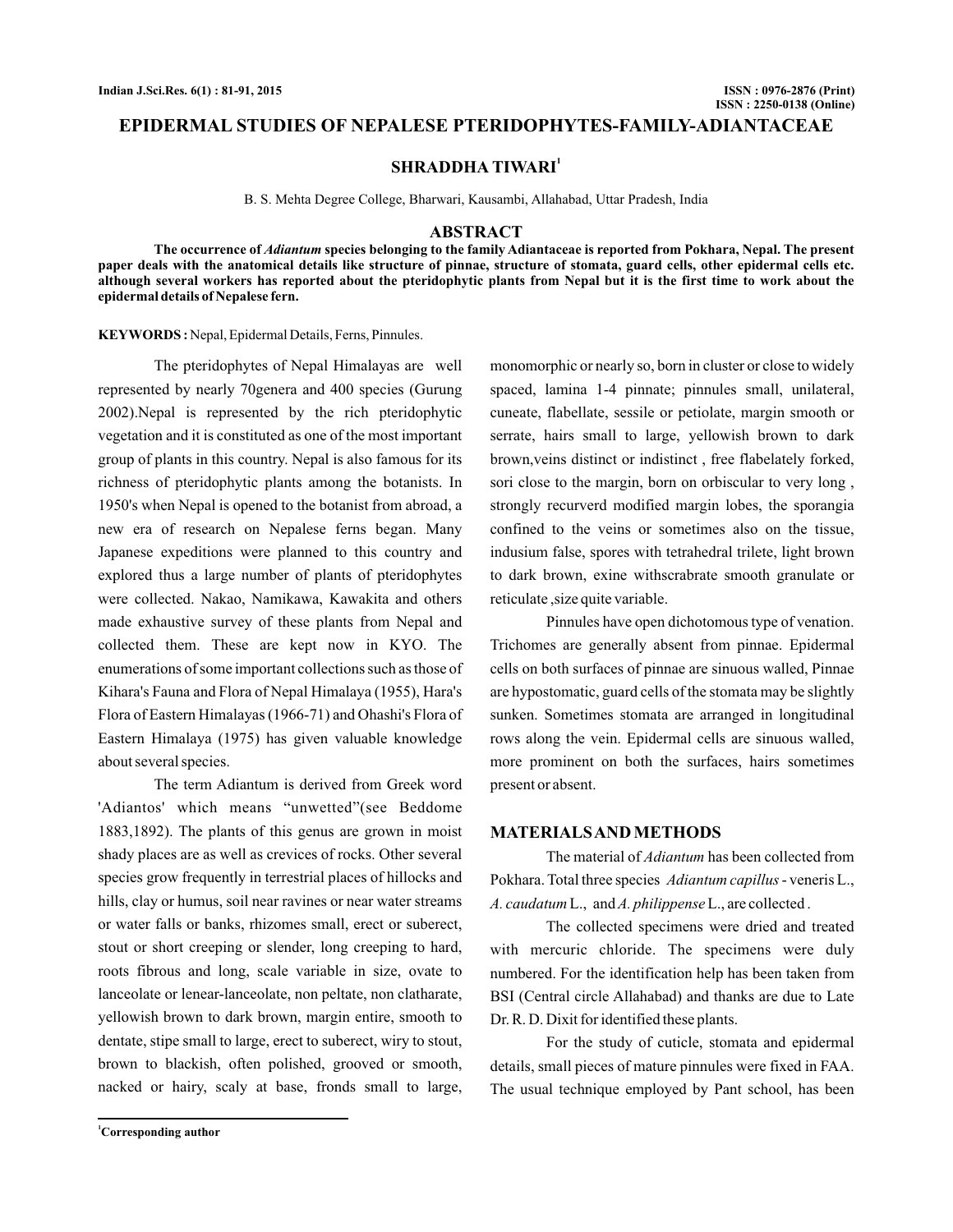#### **TIWARI : EPIDERMAL STUDIES OF NEPALESE PTERIDOPHYTES-FAMILY-ADIANTACEAE**

employed. Epidermal peels were taken out by treating the material with Shulze's techniques of maceration. Venation pattern has been studied by making preparations of transparency using Foster's technique (Foster, 1966). Lastly it is mounted in euparol.

Spores were studied by procedure. Several microchemical tests of Lignin, Cutin were made by techniques.

# **RESULTSAND DISCUSSION**

L. (Figure-1, Plates-1A, 2A, 2B, *Adiantum capillus-veneris* 2C, 2D, 2M)

# Common name-'HANSRAJ'

Plants are 40-50cm long, usually terrestrial and herbaceous in nature, rhizomes are 0.3-0.5cm, short, creeping or erect, suberrect densely covered with the scales are narrower or acicular, some cells on lower side are thick walled, cells are longer than broader, roots are 1-2cm long, fibrous, stipe is slender and shiny dark brown in colour. Fronds are usually bi or tripinnate. Pinnules are 1-1.6cm x 1- 1.2cm, green papery, laminar, surface smooth. Pinnae are dissected in the upper margin, blunt and convex. Lower margin is smooth and more or less concave. Shape of pinnae is more or less triangular. Distal margin of fertile pinnae extended and inwardly turned forming distinct soral flaps, sporangia large and attached to the margin of pinnules.

Venation of pinnules is open dichotomous and they are dichotomously branched two to three times, leaves hypostomatic, stomata are present on the lower side of the epidermis and more or less parallel to the vein. Epidermal cells of both the surfaces are slightly wavy and sinuous. Upper epidermal cells are longer than broader but irregular in shape. The amplitude of sinuosity of upper epidermal cells is 17.5µm and wavelength of sinuosity is 103µm.Lower epidermal cells are irregular in shape and sinuous walled. The amplitude of sinuosity is 11 $\mu$ m and wavelength of sinuosity is 91 $\mu$ m. Stomata are confined only on lower side of the leaf. So the pinnules are hypostomatic. Trichomes are absent in pinnae. Stomata are surrounded by 3 to 5 neighbouring cells and cells are longer than broad.



**Figure 1 A : Complete Diagram of** *Adiantum capillus-veneris*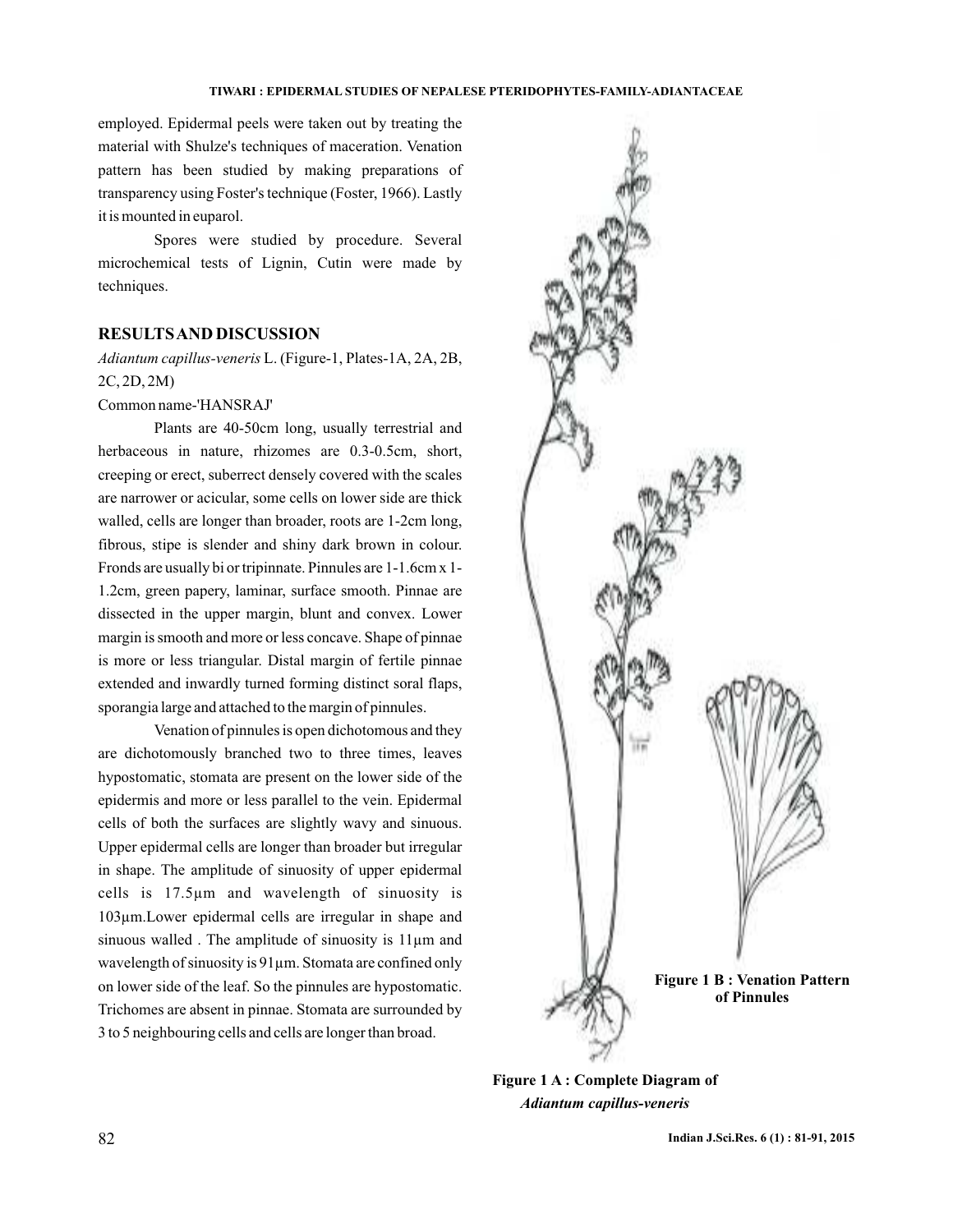

**Figure 1 C : Scale**

Figure 1 : Diagram of *Adiantum capillus-veneris* L.



**Plate 1 A : Photograph of Plant** *Adiantum caudatum* **L. Plate 1 B : Photograph of plant** *A. caudatum* **L.** 



**Figure 1 D : Lower Epidermal Cells With Stomata**



**Figure 1 E : Upper Epidermal Cells**

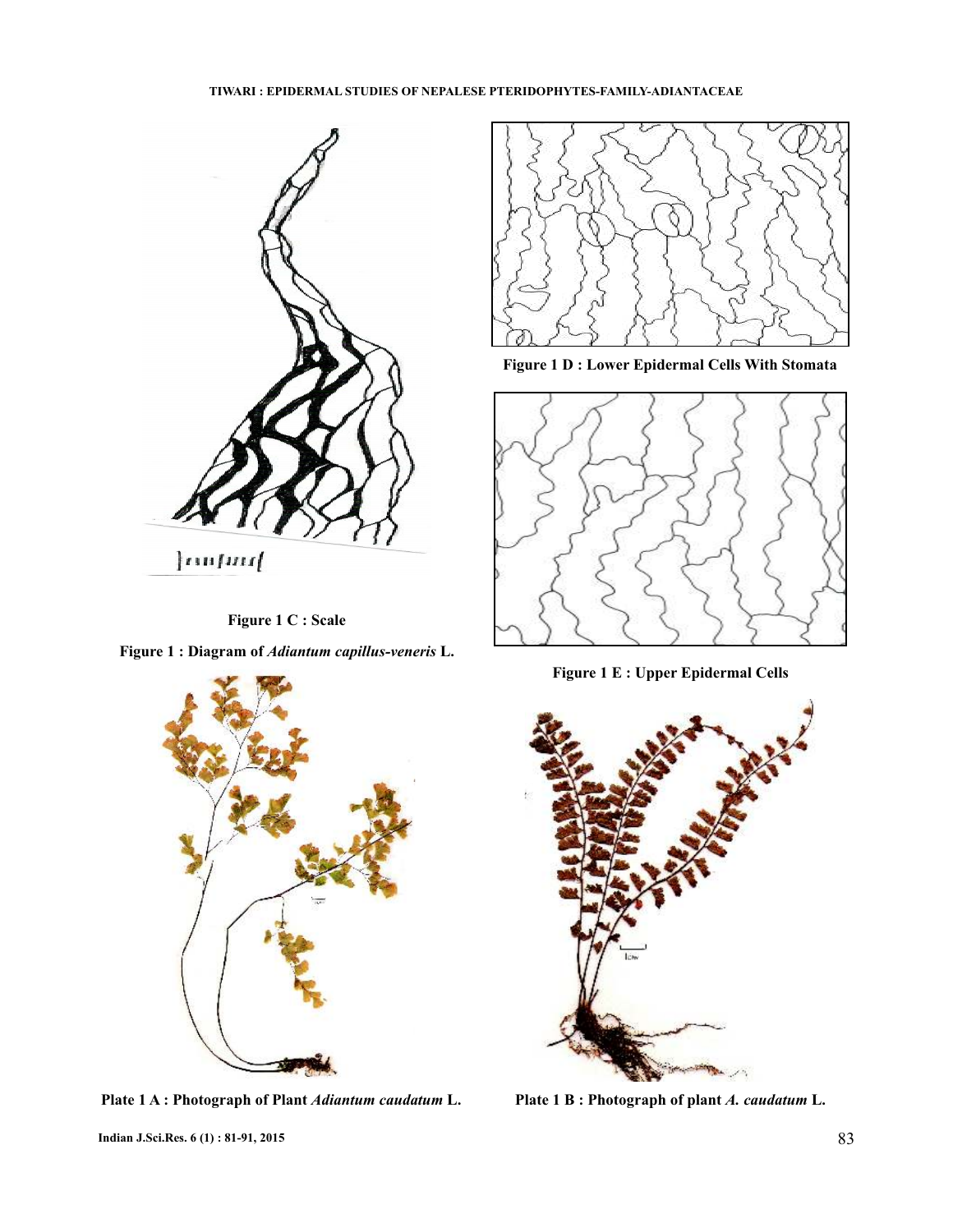# **TIWARI : EPIDERMAL STUDIES OF NEPALESE PTERIDOPHYTES-FAMILY-ADIANTACEAE**



Plate 1 C : Photograph of Plant A. philippense L



**Plate 2 A : Photograph of Lower Epidermis of Plant** *Adiantum capillus-veneris* **L.(10X)**



**Plate 2 B : Photograph of Lower Epidermis of Plant** *Adiantum capillus-veneris* **L.(40X)**



**Plate 2 C : Photograph of Upper Epidermis of Plant** *Adiantum capillus-veneris* **L.(10X)**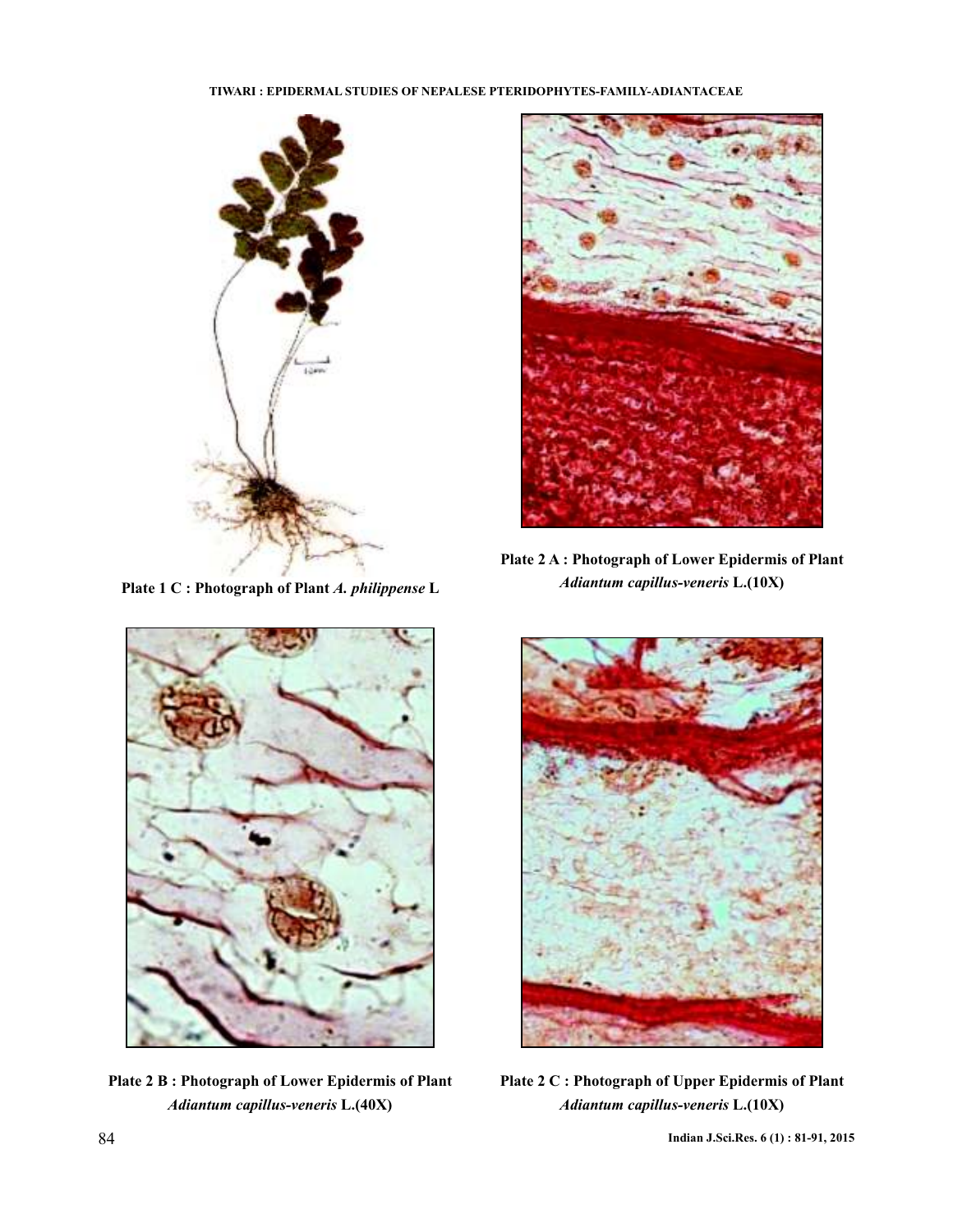

**Plate 2 D : Photograph of Upper Epidermis of Plant** *Adiantum capillus-veneris* **L. (40X)**



**Plate 2 E : Photograph of Lower Epidermis of Plant** *Adiantum caudatum* **L.10X)**



**Plate 2 F : Photograph of Lower Epidermis of Plant** *Adiantum caudatum* **L.(40X)**



**Plate 2 G : Photograph of Upper Epidermis of Plant** *Adiantum caudatum* **L.(10X)**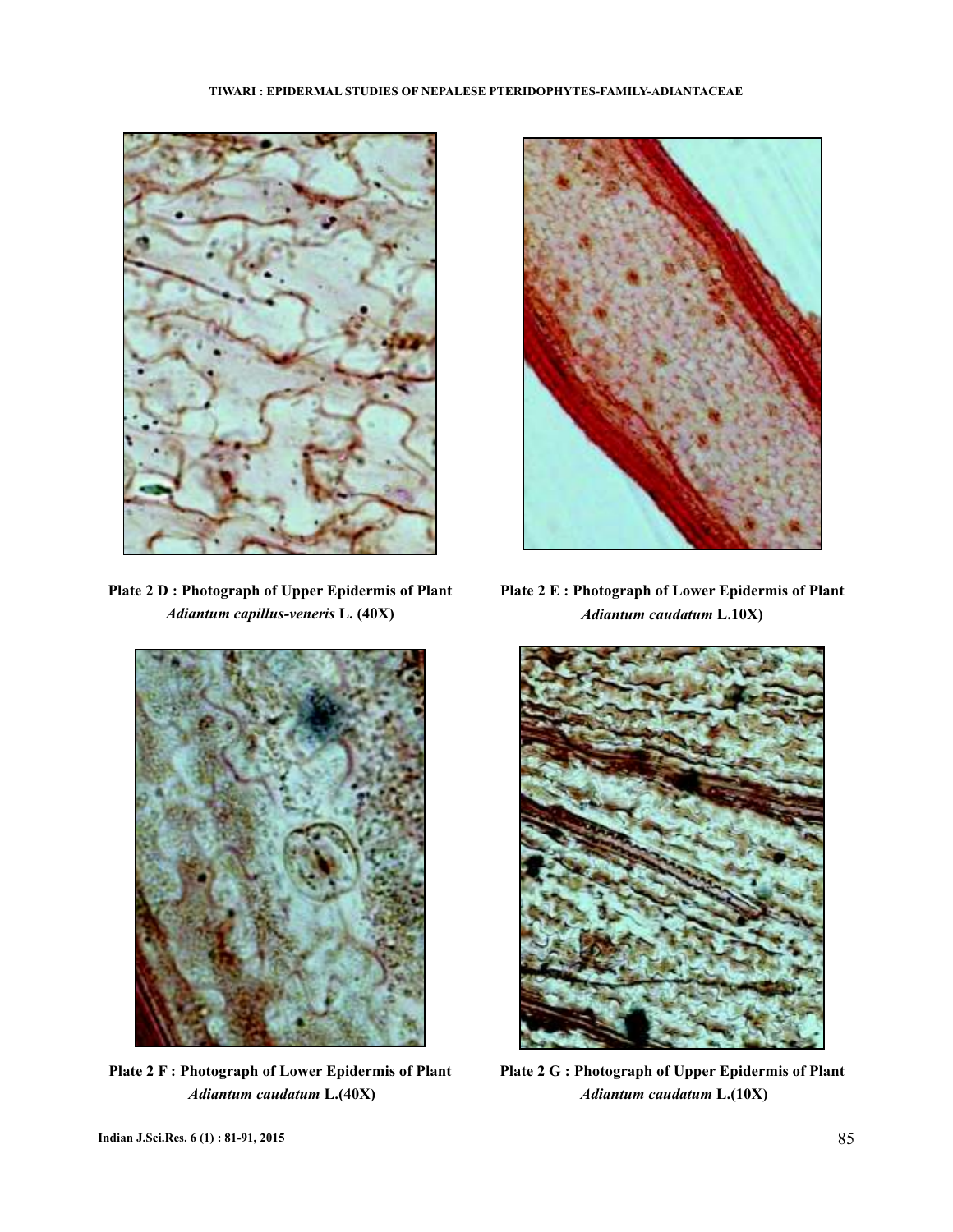

**Plate 2 H : Photograph of Upper Epidermis of Plant** *Adiantum caudatum* **L.(40X)**



**Plate 2 J : Photograph of Lower Epidermis of Plant** *Adiantum philippens* **L. (40X)**



**Plate 2 I : Photograph of Lower Epidermis of** *Adiantum philippens* **L.(10X)**



**Plate 2 K : Photograph of Upper Epidermis of Plant** *Adiantum philippens* **L.(10X)**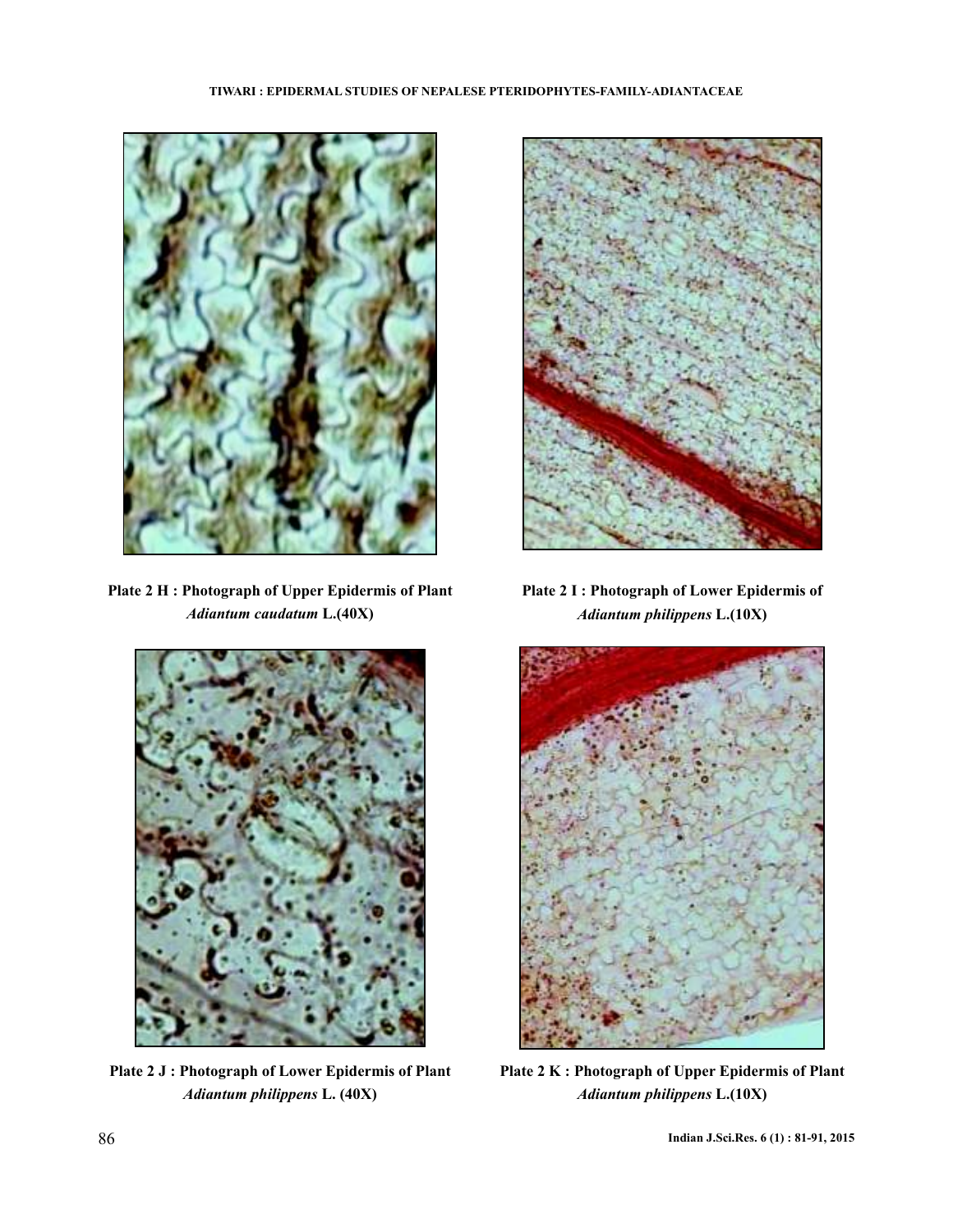# **TIWARI : EPIDERMAL STUDIES OF NEPALESE PTERIDOPHYTES-FAMILY-ADIANTACEAE**



**Plate 2 L : Photograph of Upper Epidermis of Plant** *Adiantum philippens* **L.(40X)**



**Plate 2 M : Photograph of Pinnule of Plant** *Adiantum capillus-veneris* **L**



**Plate 2 N : Photograph of Pinnule of Plant** *Adiantum caudatum* **L**



**Plate 2 O : Photograph of Pinnule of Plant** *Adiantum philippens* **L**

*Adiantum caudatum* L. (Figure -2, Plates-1B, 2E, 2F, 2G, 2H, 2N)

Common name-'MAYURSHIKHA'

Plant length are 35-40.5cm and found in moist shady places, mesophytic, terrestrial, rhizome are 0.3- 0.5cm thick, short, erect, densely covered with scales, varying much in size, roots are 4 to 16.50cm long fibrous, scale leaves are copious, lanceolate, narrow usually broad at base and pointed at tip, dark brown and cells are longer than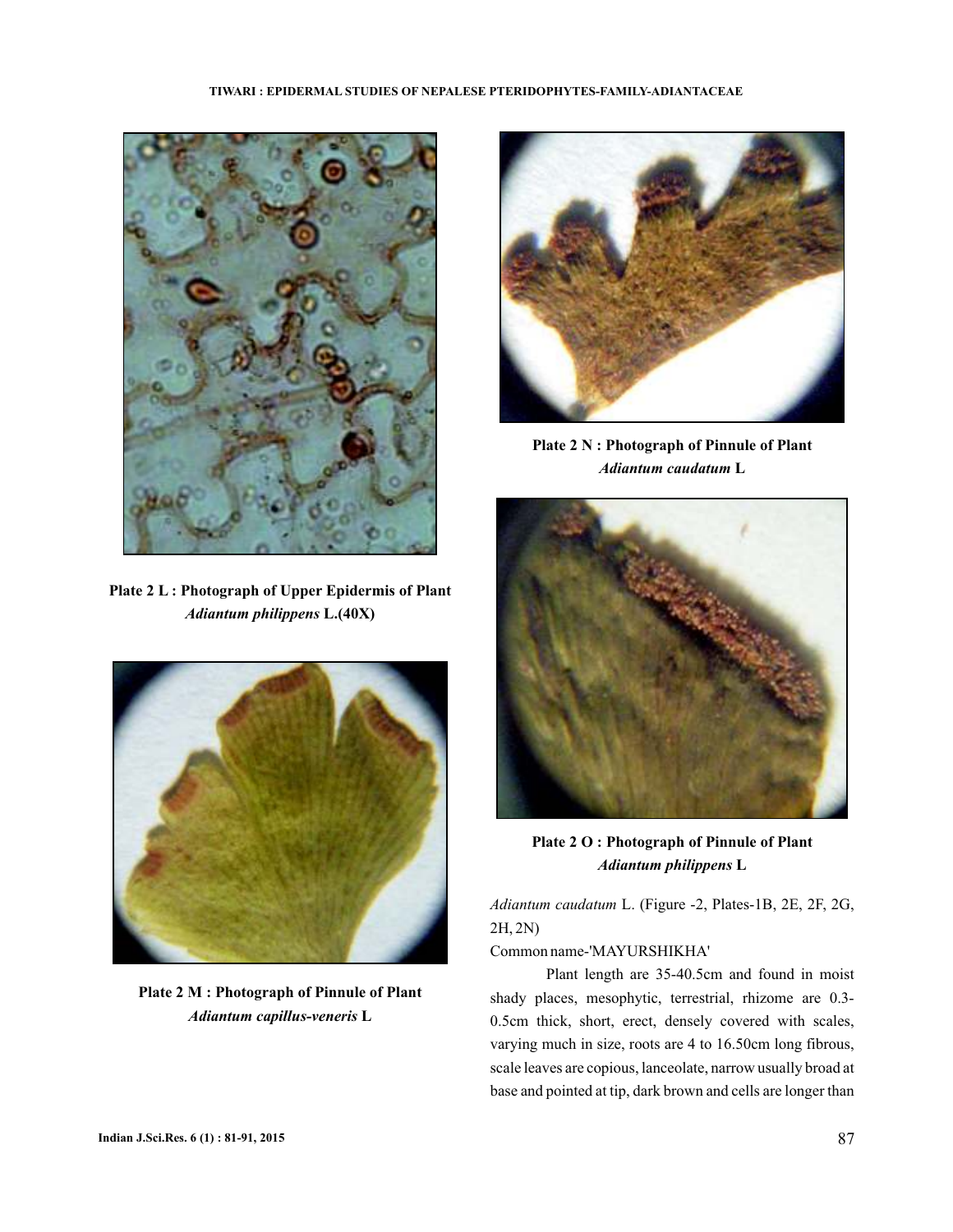



Figure 2 : Diagram of Adiantum caudatum L. A : Complete diagram of *Adiantum caudatum* L. B, C, D : Hairs **E** : Scale **E** : Scale **F** : Lower epidermal cells with stomata **G : Upper epidermal cells** *Adiantum caudatum Adiantum caudatum*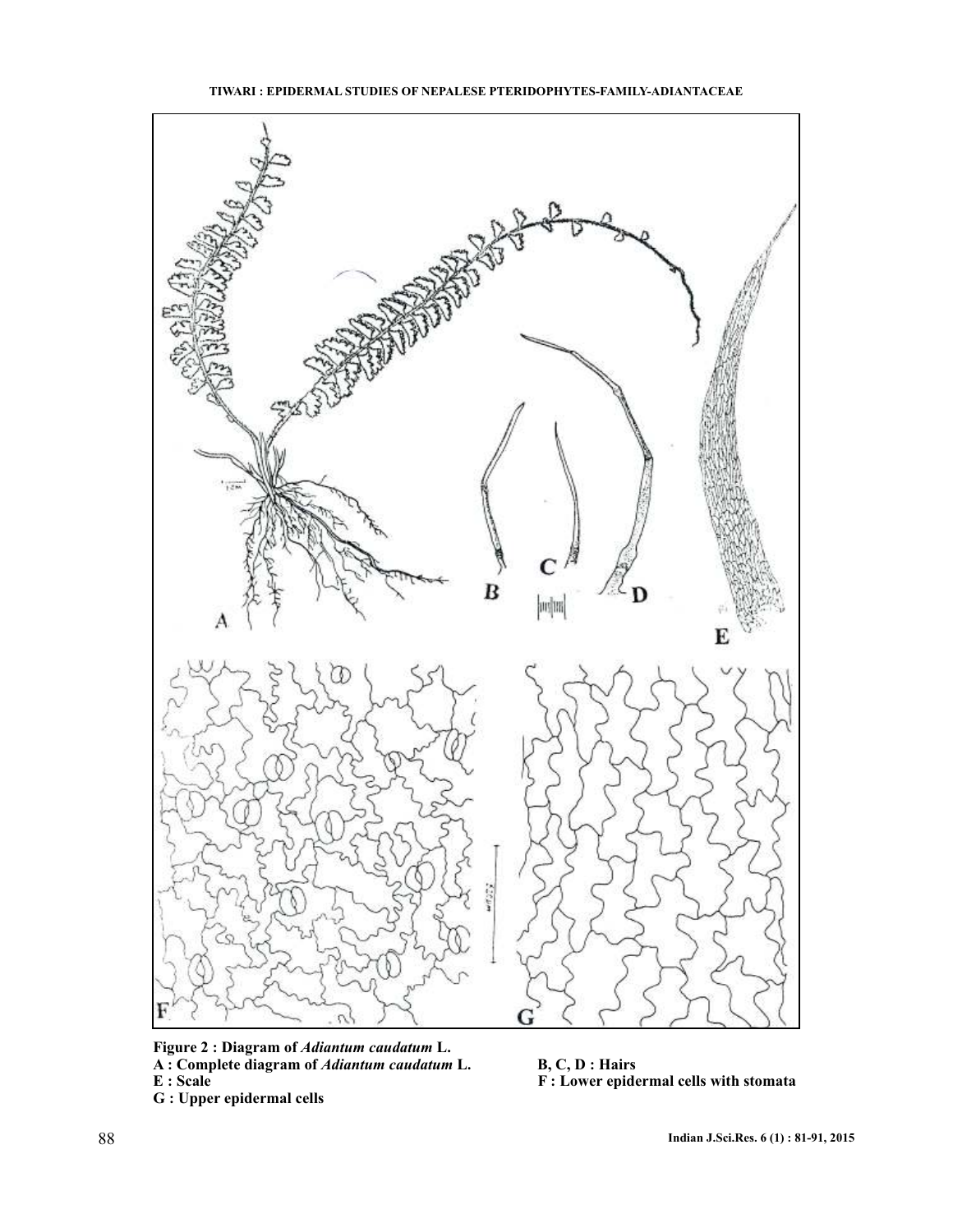broader, stipe tufted, wiry dark chestnut brown with multicellular hairs, lamina simply pinnate bearing subsessile pinnae on each side of rachis attached by pointed base. Pinnae are 0.5-1cm x 0.3-0.4cm and deeply cut into several narrow spreading lobes, shape more or less trapiziform in outline, apex blunt or rounded, lower margin is slightly concave and smooth. Upper margin is convex and dissected, texture coriaous. Fertile pinnae posses a lot of sporangia on the tip of pinnae, they appears cap like on the pinnae. Both surfaces are hairy, hairs multicellular, hairs base are broad and tip is pointed, veins quite prominent on abaxial side but not on adaxial side. Sori on apices of lobes, hairy, sporangia small, and annulus is generally 14-18 cells long. Spores are 32 x 30 µm. Spores are more or less triangular in shape with trilete mark, exine shows reticulate form.

Pinnules have open dichotomous venation pattern, generally two to three times dichotomously branched before ending to the tip. Lower surface consist of elongated, multicellular hairs with tapering ends along the veins. Epidermal cells of both faces are sinuous walled. Upper epidermal cells are longer than broader but irregular in shape. The amplitude of sinuosity of upper epidermal cells is 29µm and wavelength of sinuosity is 136µm. lower epidermal cells are irregular in shape and sinuous walled . The amplitude of sinuosity is 21µm and wavelength of sinuosity is 50µm. Stomata are generally present on lower side of the leaf and the leaves are hypostomatic in nature. The stomata are surrounded by 2-5 neighbouring cells. Stomata are more or less parallel to the vein.

Adiantum philippens L.(=A. lunulatum). (Figure 3, Plates-1C, 2I, 2J, 2K, 2L, 2O)

### Common name- 'HANSAPADI'

Plants are 15-17cm long, occurs in moist shady places, mesophytic, terrestrial, rhizome 0.3 - 0.5cm, short, erect or suberrect, bearing a dense tuft of fronds as well as of fibrous roots, scale leaves narrow, lanceolate, dark, stipe dark brown or black, polished, grooved, glabrous, leaf simply pinnae, pinnae present on each side of the rachis and a terminal leaflet of irregular shape, pinnae articulated to the rachis and stalked. Pinnae are1-1.5cm x 0.5-0.7cm, dissected on the outer margin and convex, lower margin is



**Figure A : Complete diagram of** *Adiantum philippens* **L**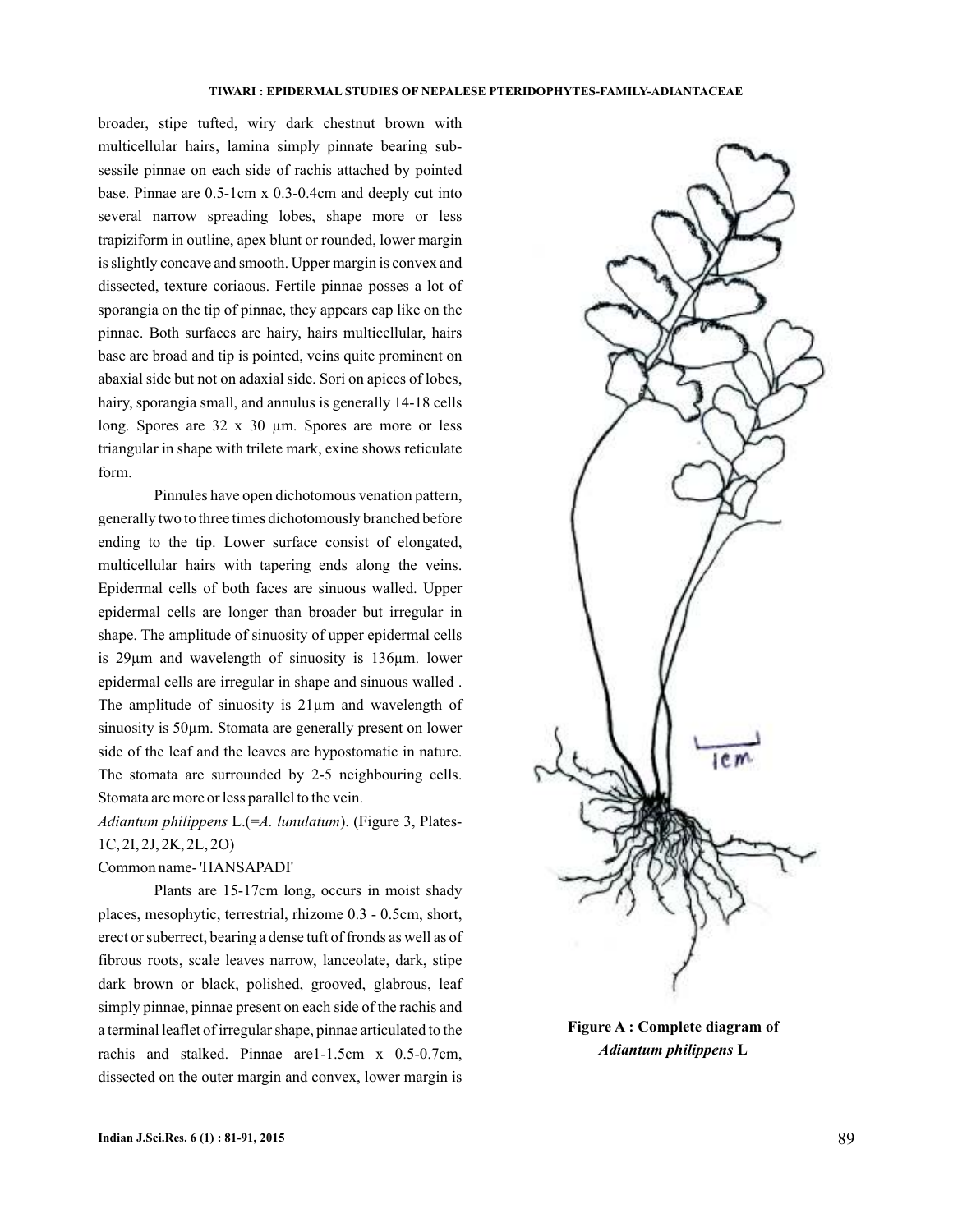

**Figure 3 B : Scale** 



**Figure : 3 C Lower Epidermal Cells With Stomata**





## Figure 3 : Diagram of *Adiantum philippens* L.

smooth and more or less convex, fertile pinnae with outer margin smooth and sori are present on the margin of pinnae, veins radiate from the attachment of the petiole. Sporangia small and annulus is generally 16-19 cells long. Spores are  $40 \times 43 \mu$ m. Spores are more or less triangular in shape with trilete mark, exine shows reticulate ornamentation.

Pinnae have open dichotomous venation pattern .they dichotomise two to three times. on the lower side a main vein appears and rest of veins originated from there, trichomes absent in the pinnae , epidermal cells on both sides of pinnules are deeply sinuous walled and are arranged longitudinal rows along with the veins. Upper epidermal cells are longer than broad but are irregular in shape. The amplitude of sinuosity of upper epidermal cells is 16µm and wavelength of sinuosity is 79µm.Lower epidermal cells are irregular in shape and sinuous walled. The amplitude of